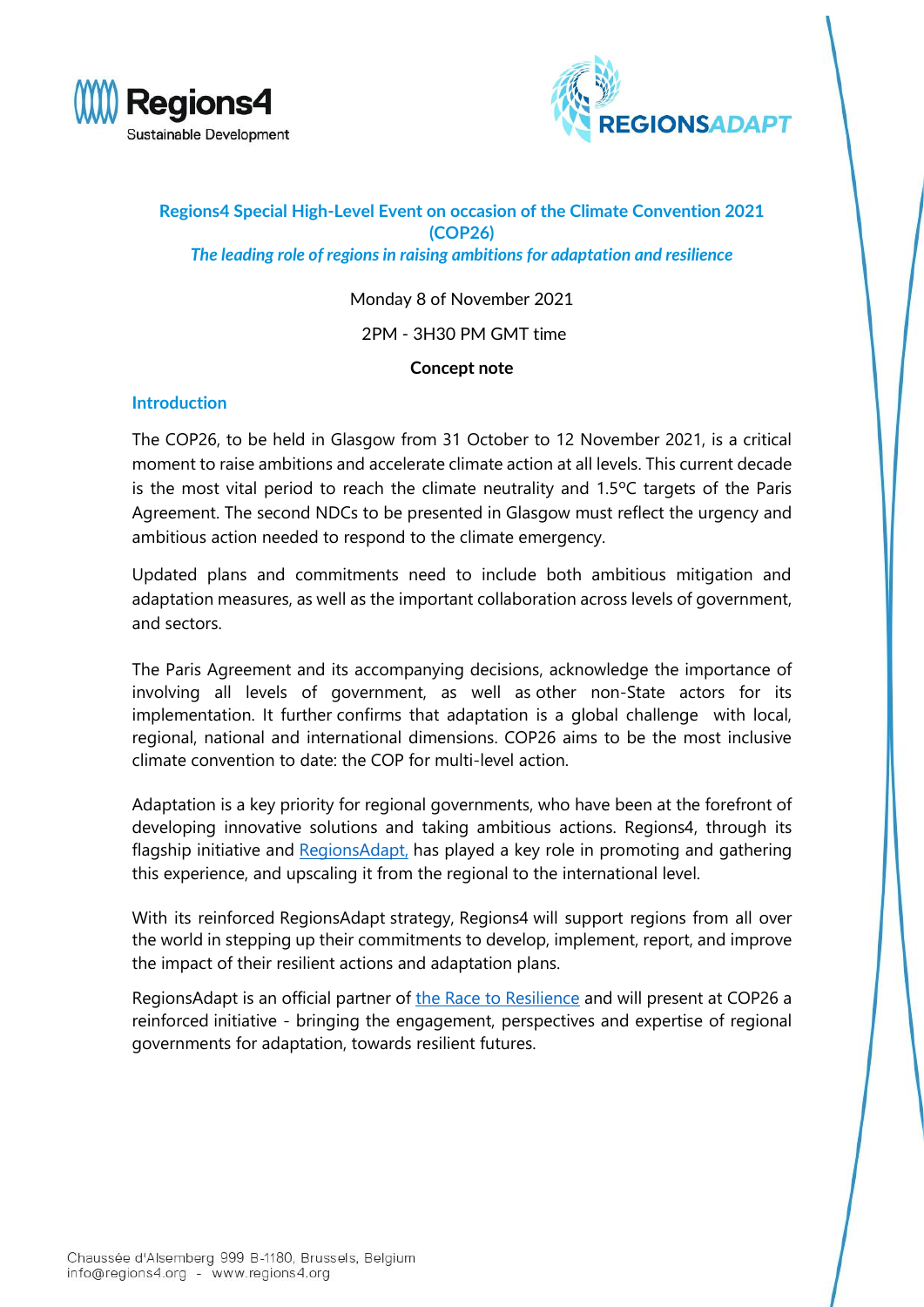

#### **Objective of the side-event**

This hybrid side event will look at how regional governments contribute to raise ambitions on adaptation and are key to deliver climate resilient actions on the ground, looking at the lessons learnt and good practices from 5 years of experiences of the RegionsAdapt initiative, that can fuel the negotiations, and bring incentives for higher ambitions across levels of government.

It will further reveal common challenges and provide recommendations for policymakers to guide the development and implementation of national, regional and local adaptation plans and strategies. Furthermore, it will show how mainstreaming adaptation through key relevant sectors can help accelerate ambition and how regional governments are working hand in hand with their national and local counterparts, fostering a multi-level governance approach for climate action.

#### **Organizers**

This hybrid high level side - event will be organized by Regions4 with a number of regional governments from across the world, in collaboration with the Race to Resilience Campaign, and is part of the official agenda of the Multi-Level Action Pavilion at COP26.

**Lead organizer:** Regions4 Sustainable Development

**Co-organizers (members of Regions4 and RegionsAdapt):** Regional governments of the Basque Country, Gossas, CONGOPE Ecuador, Sao Paolo, Mancomunidad Regional de los Andes, Scotland, Lombardy, Catalonia, Flanders.

**Partners:** Race to Resilience, Basque Center for Climate Change (BC3), ORU-Fogar, European Committee of Regions (CoR), Assembly of European Regions, Local Governments and Municipal Authorities Constituency (LGMA), CDP, Climate-KIC, World Resource Institute (WRI).

**Acknowledgment of contribution:** with the support of the government of Catalonia and Flanders.

#### **Registration link for virtual participation**

To register as a participant, and not as a speaker, please click [here.](https://us06web.zoom.us/webinar/register/WN_wzzTpojrT5KiTOqaEXbKww)

#### **Attendance at COP of event**

For attending the event at COP, and if you have access to Blue Zone accreditations, please attend the webinar on the Multi-level action pavilion, in the blue zone. The Multilevel Action Pavilion is located in Hall 4 of the SEC Centre on the Scottish Event Campus.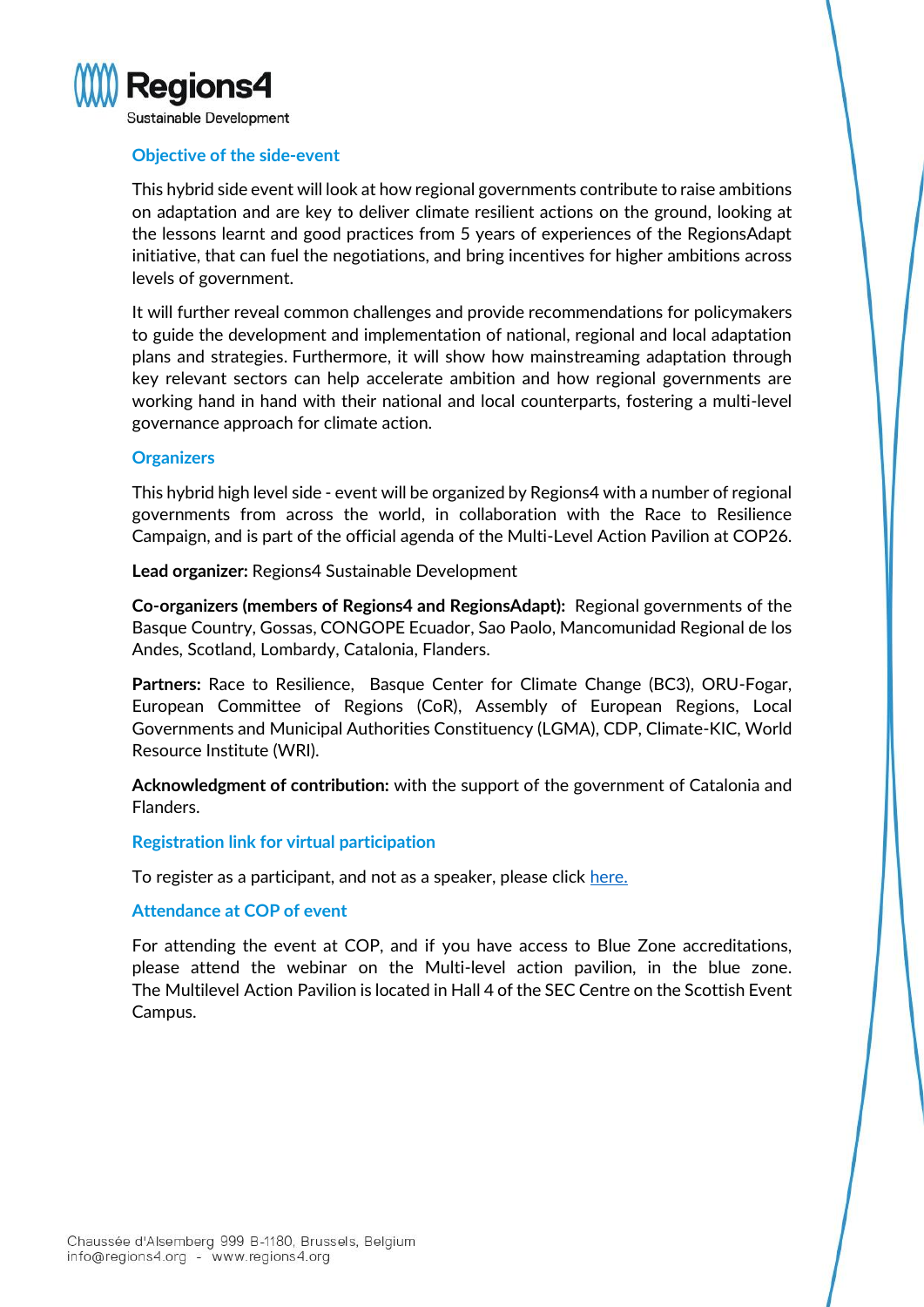

# **AGENDA (90 minutes)**

## **14:00 Opening**

- Welcome words by moderator: Dr. Susan Chomba, Global Ambassador of the UNFCCC's Race to Zero and Race to Resilience campaigns – (3 min)

#### **14:05 Regional governments' leadership on adaptation and resilience -** (15 min)

*Opening remarks*

- Mr. Gonzalo Muñoz, the UN High Level Climate Action Champion from Chile
- Rt Hon. María Aranzazu Tapia, Minister for Economic Development, Sustainability and Environment, Basque Country Government & Regions4 President
- Rt Hon. Màiri McAllan MSP, Minister for Environment and Land Reform, **Scotland**

**14:20 Regional governments' perspective and recommendations to accelerate climate adaptation and build resilience -** (50 min)

Lessons learnt and recommendations from the RegionsAdapt initiative (5 min)

• Overview of Regions4 report for COP26 and recommendations – Mrs Natalia Uribe, Regions4 Secretary General, and Mrs Maria José Sanz, Director of the Basque Center for Climate Change (BC3)

- High-Level panel discussion on regional governments' expertise on climate adaptation (45 min)
- Hon. Zuhal Demir, Minister of Justice and Enforcement, Environment, Energy and Tourism in the Government of Flanders
- Hon. Javier Gallegos Barrientos, Regional governor of Ica, Executive President of Mancomunidad Regional de los Andes, Peru
- Hon. David Speirs MP, Minister for Environment and Water, South Australia
- Hon. Mr. Pere Aragonès, President of the Government of Catalonia
- Hon. Adama Diallo, President of Regional Council of Gossas, Senegal
- Mr. Pablo Jurado Moreno, President of CONGOPE, Provincial Prefect of Imbabura, Ecuador
- Secretary Wade Crowfoot, CA Natural Resources Agency (CNRA), California, USA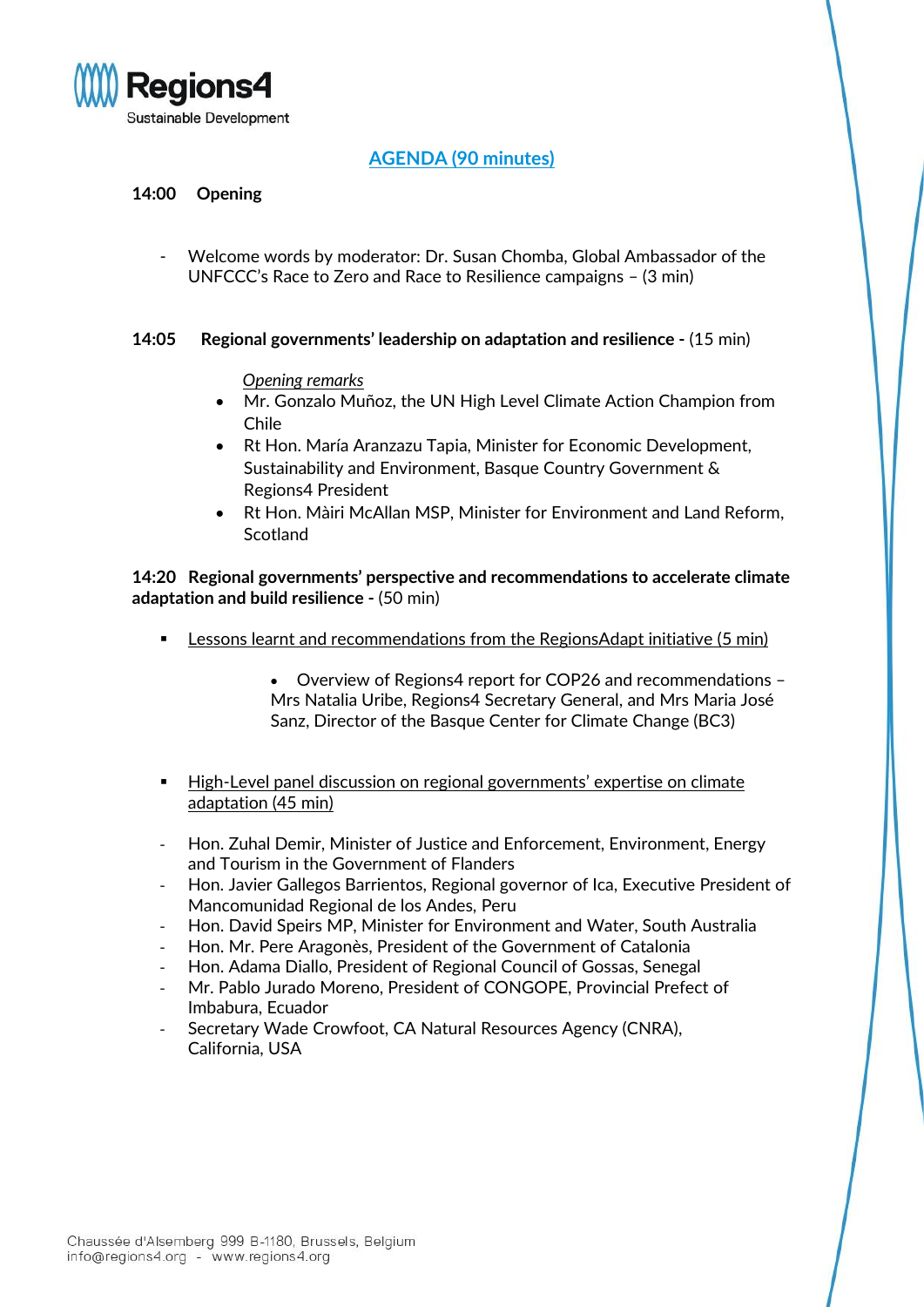

Sustainable Development

Overall questions for speakers (5 min each):

- *How have you been able to raise ambitions of your adaptation plans, or climate resilient actions? What are the driving forces for raising ambitions?*
- *How did you collaborate across sectors and levels of governments?*
- *What are the challenges and how are you handling them?*
- *Looking ahead what is your suggestion for scaling up adaptation and resilient actions at the speed required?*

**15:10 Ensuring COP26 delivers on ambitions: contributions and aspirations of regional governments -** (15 min)

- $\rightarrow$  Regional governments statement for COP26 Rt Hon. Raffaele Cattaneo, Regional Minister, Environment and Climate Change, Lombardy – 5 min
- $\rightarrow$  Presentation of overall RegionsAdapt pledge to Race to Resilience campaign and regions commitments - Rt Hon. Eduardo Trani, Sub-Secretary of Environment of São Paulo, Brazil – 5 min
- $\rightarrow$  Concluding remarks: Rt Hon. María Aranzazu Tapia 2 min
- $\rightarrow$  Wrap up moderator: Dr. Susan Chomba 3 min